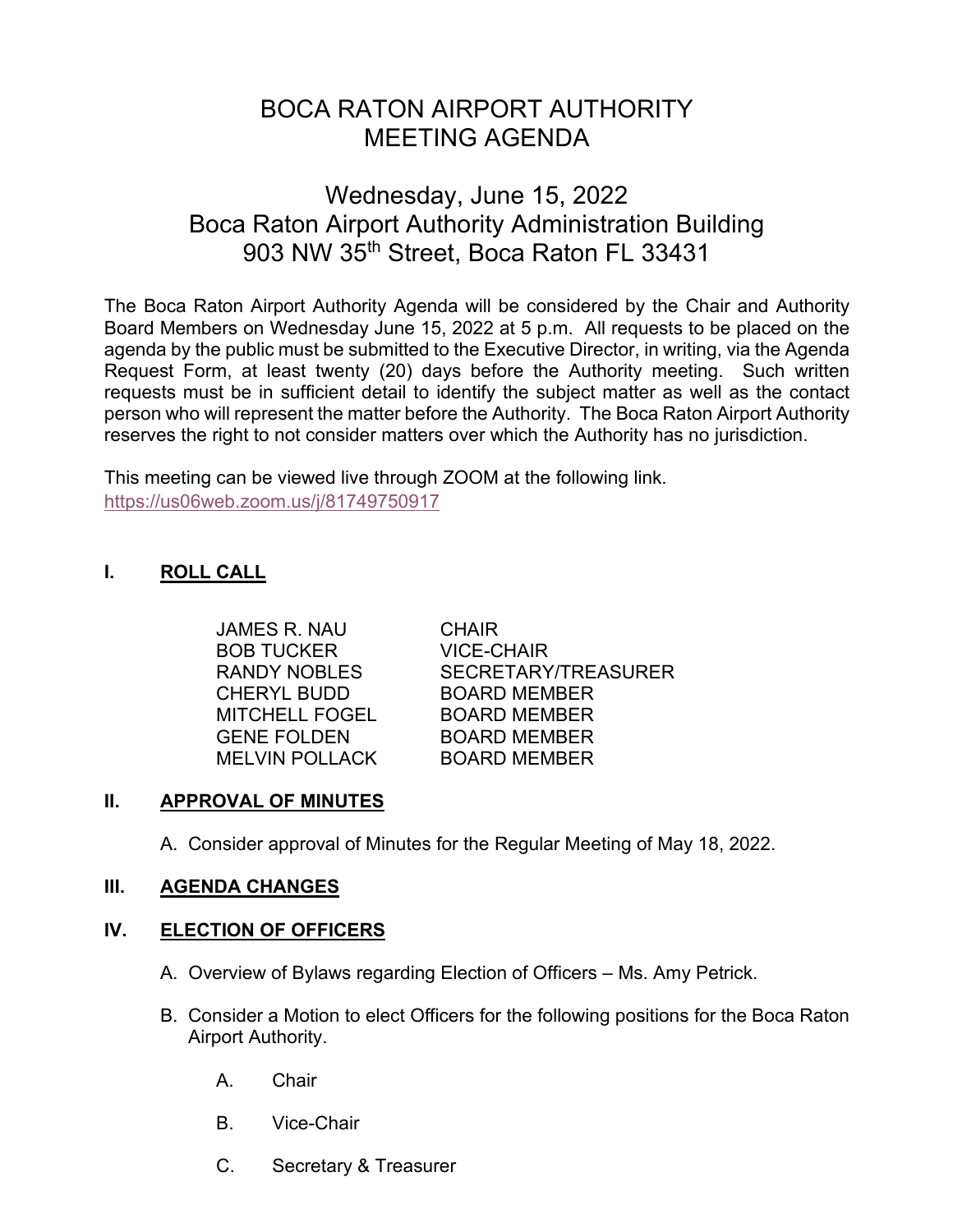# **V. PUBLIC REQUESTS**

If any member of the public wishes to provide a comment on any item, the time to do so is now. Please complete a public comment card identifying the item upon which you wish to be heard and provide it to Ms. Landers. The public comment cards are located in the back of the room. Each member of the public wishing to comment will be provided with five minutes to do so. The Chair reserves the right to move the public comment opportunity on a specific agenda item to the point in the agenda when that item is to be considered and/or to extend the allotted time per speaker.

# **VI. CONSENT AGENDA**

# **VII. FEDERAL, STATE AND MUNICIPAL INPUT**

#### **VIII. FINANCIAL REPORT**

A. Presentation of the May Financial Report.

Consider a Motion for approval of the Financial Report for May 2022.

#### **IX. TENANT REPORTS AND REQUESTS**

A. Premier Aviation of Boca Raton, LLC – Phase III Development.

# **X. EXECUTIVE DIRECTOR AND STAFF REPORTS**

- A. Noise Abatement/Operations Summary for the month of April 2021.
- B. Accounting Policy and Procedure Manual Proposed Amendments.

Consider Resolution No. 06-14-22 of the Boca Raton Airport Authority mending the Accounting Policy and Procedure Manual.

C. Request to approve the Public Transportation Grant Agreement for Financial Project No. 449588-1-94-01 with the State of Florida Department of Transportation Tower Radio, Communication, and Electronics Upgrade – Construction at the Boca Raton Airport.